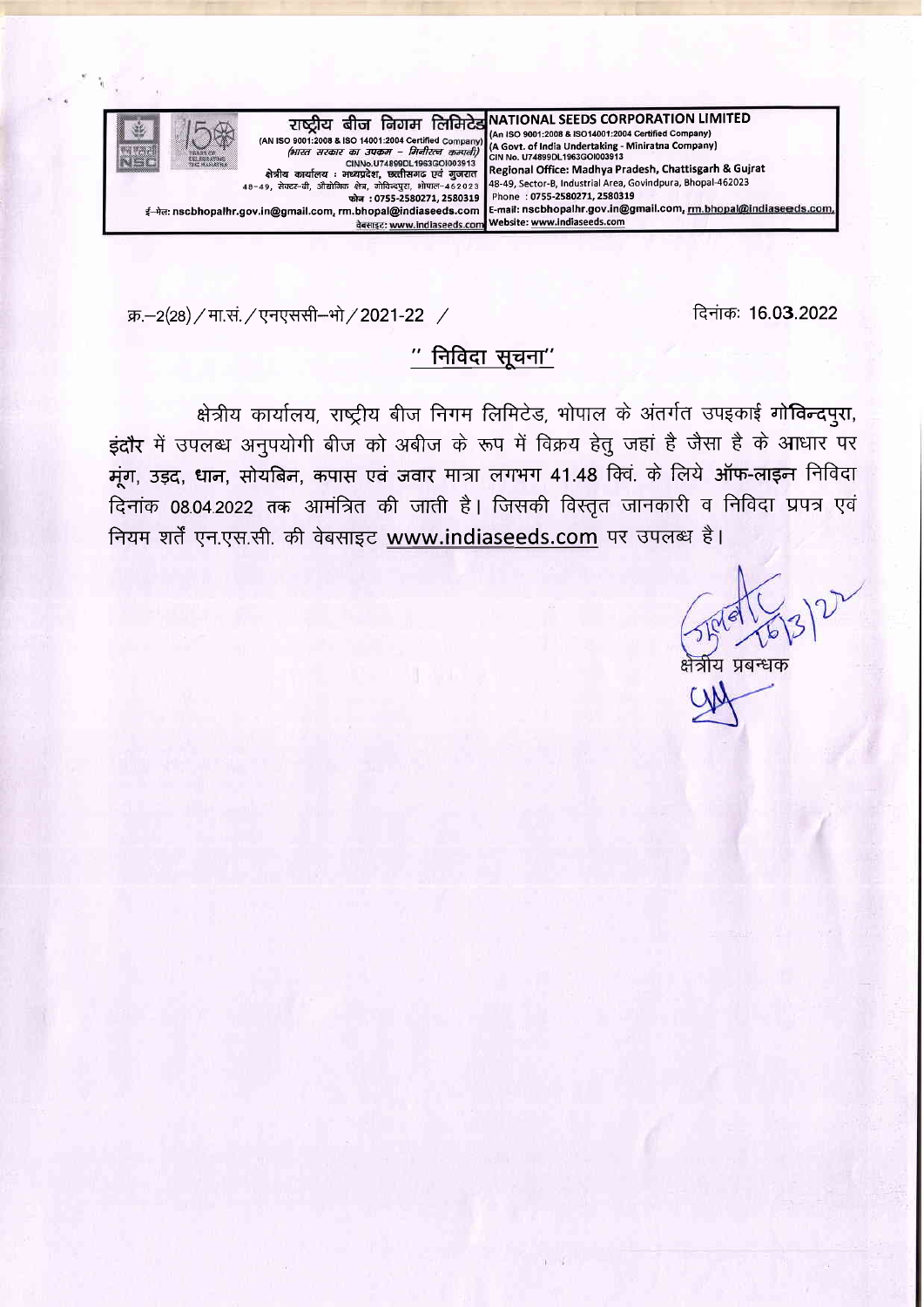

क्र.–2(28) / मा.सं. / एनएससी–भो / 2021-22 / ft $\bar{x}$ : 1603.2022 / ft $\bar{x}$ : 1603.2022

# $"$  निविदा सूचना $"$

क्षेत्रीय कार्यालय, राष्ट्रीय बीज निगम लिमिटेड, भोपाल के अंतर्गत उपइकाई गोविन्दपुरा, इंदौर में उपलब्ध अनुपयोगी बीज को अबीज के रूप में विक्रय हेतु जहां है जैसा है के आधार पर मूंग, उड़द, धान, सोयबिन, कपास एवं जवार मात्रा लगभग 41.48 क्वि. के लिये ऑफ-लाइन निविदा दिनांक 08.04.2022 तक आमंत्रित की जाती है। जिसकी विस्तृत जानकारी व निविदा प्रपत्र एवं नियम शर्तें एन.एस.सी. की वेबसाइट www.indiaseeds.com पर उपलब्ध है। निविदा में तथा अबीज की मात्रा में किसी प्रकार का कोई भी परिवर्तन होता है तो उसकी जानकारी केवल एन.एस.सी. की वेबसाइट पर दी जायेगी। डाउनलोड किये गये निविदा प्रपत्र के साथ रू. 236/- (including GST) के डिमांड ड्राफ्ट जमा करना आवश्यक है। इच्छुक पार्टियां निविदा प्रपत्र रू. 236/- मात्र देकर दिनांक 08.04.2022 तक समय दोपहर 01:00 बजे तक प्राप्त कर सकते हैं। पूर्ण रूप से भरी हुई निविदायें निम्नलिखित कार्यालय में दिनांक 08.04.2022 को दोपहर 02:00 बजे तक प्राप्त की जायेगी तथा टेक्नीकल बिड उसी दिन दोपहर 02:30 बजे खोली जावेगी जिसमें सफल निविदाओं की फायनेंशियल बिड भी उसी दिन उपस्थित निविदादाताओं या उनके द्वारा अधिकृत प्रतिनिधियों के समक्ष खोली जावेगीं।

पूर्ण रूप से भरी हुई मोहर बंद निविदायें क्षेत्रीय कार्यालय,एनएससी, भोपाल में खोली जाएंगे।

ई.एम.डी. राशि लाट-1 पाँच <mark>सौ रूपये एनएससी इंदौर स्टॉक , लाट-2 पाँच हज़ार रूपये एनएससी</mark> गोविंदपुरा के स्टॉक , के लिए का डिमांड ड्राफ्ट/RTGS/NEFT जो कि नेशनल सीडस कॉर्पोरेशन लिमिटेड, भोपाल के पक्ष में देय होगा, निविदा प्रपत्र के साथ लगाना अनिवार्य है। साथ ही निविदा में किसी प्रकार का कोई भी परिवर्तन होता है तो उसकी जानकारी केवल एन.एस.सी. की वेबसाइट पर दी जायेगी, इसलिये निरन्तर<br>वेबसाइट के सम्पर्क मे रहें।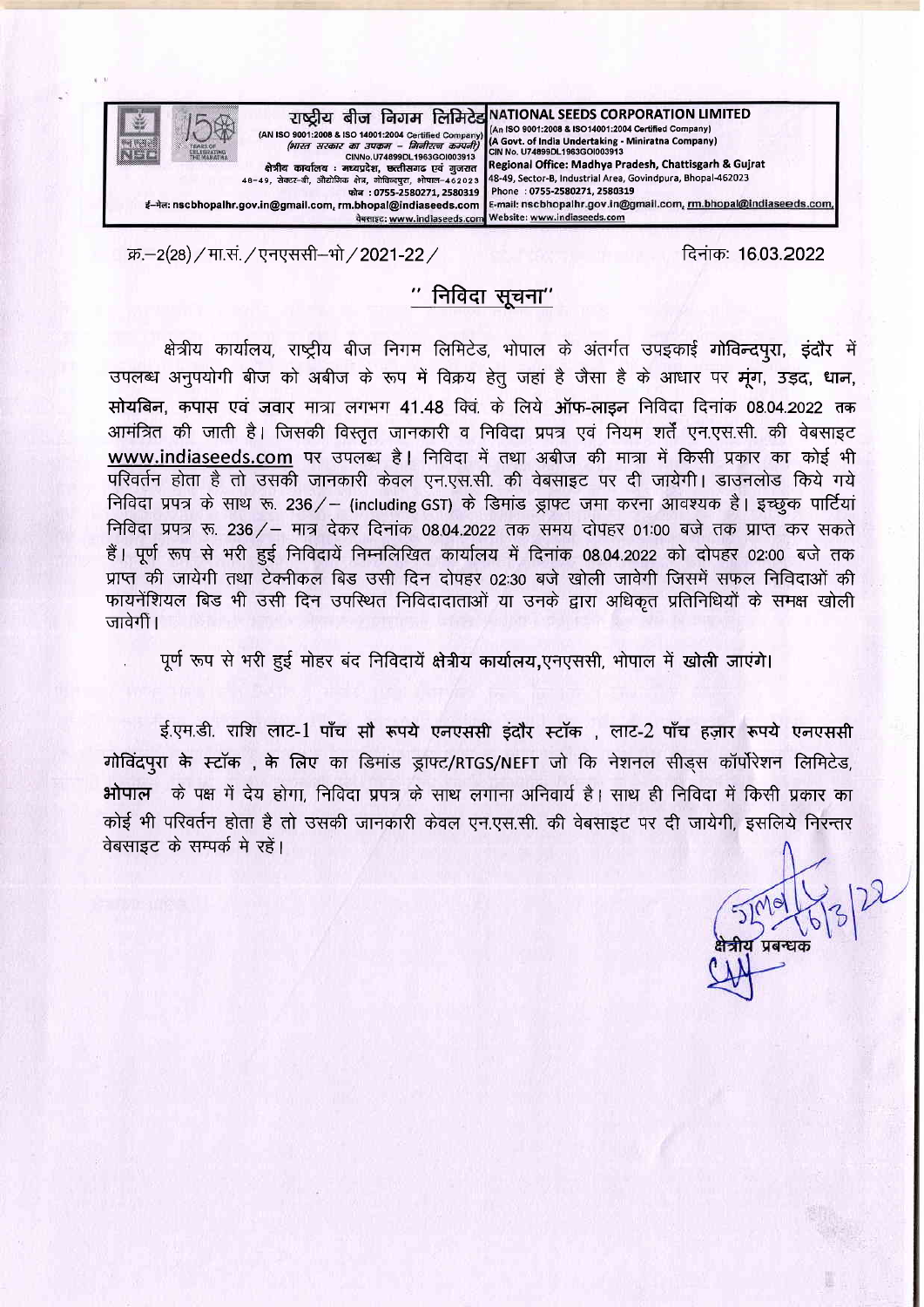#### NATIONAL SEEDS CORPORATION LTD. ( A Government of India Undertaking ) REGIONAL OFFIGE: Bhopal

## **TECHNICAL BID**

| 1. | Firm name/address                                                                                                     |      |
|----|-----------------------------------------------------------------------------------------------------------------------|------|
|    |                                                                                                                       |      |
| 2. | Firm Registration/Mandi License No.<br>(Attach Copy)                                                                  |      |
| 3. | GST/TIN No. (attach copy).                                                                                            |      |
| 4. | PAN No. (attach copy).                                                                                                |      |
| 5. | Bank details (name of bank, address,<br>$A/c$ no,                                                                     |      |
| 6. | Cost of Tender Form Rs. 236/-<br>(Including GST)                                                                      | Date |
| 7. | <b>EMD</b> (To be deposited<br>online/RTGS/NEFT)                                                                      | Date |
| 6. | Affidavit for declaration that all the<br>information submitted by him and<br>attached with tender documents are true |      |

### Name & Signature of Party (with rubber stamp)

| e-mail ……………………………… |  |
|---------------------|--|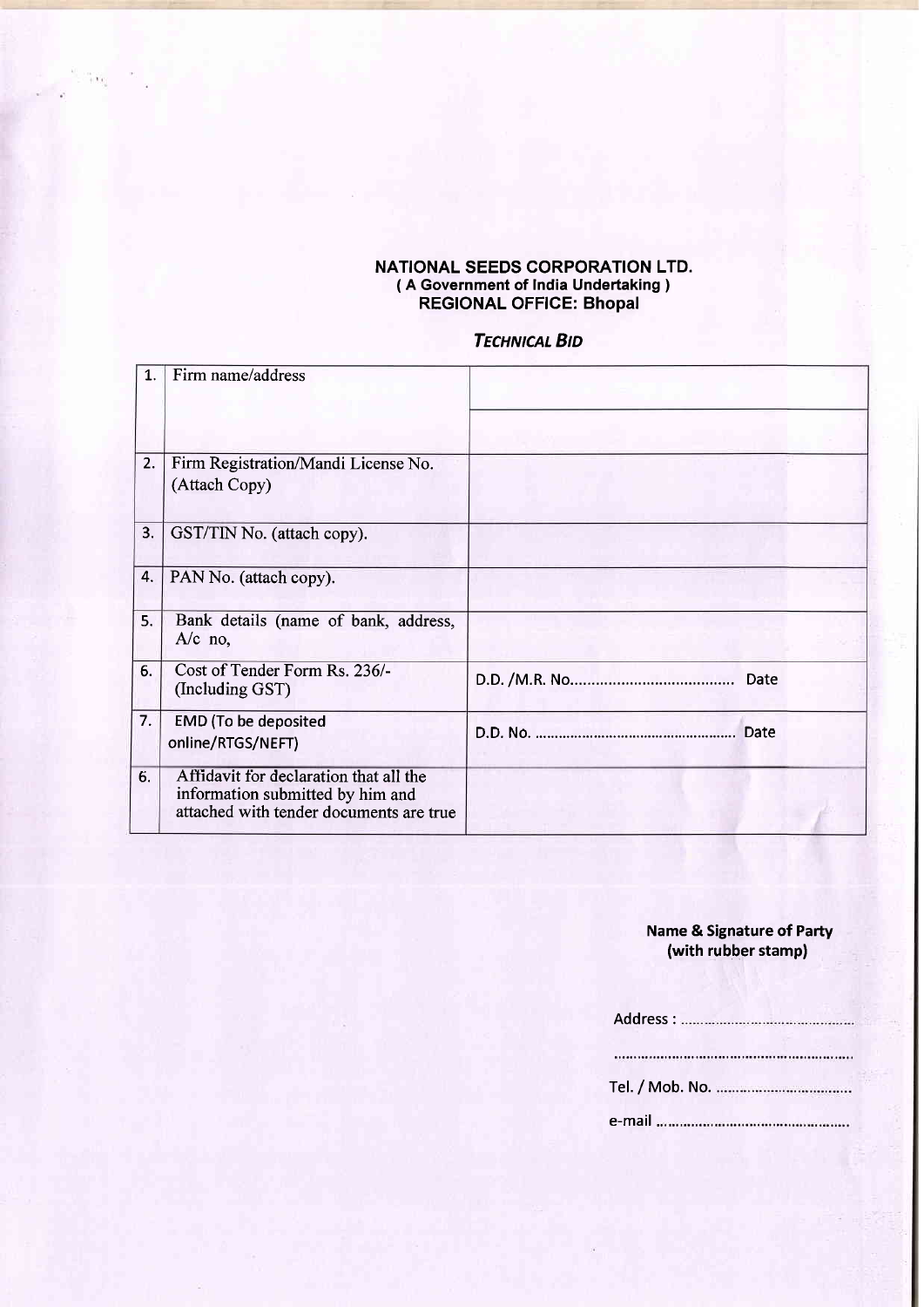## TERMS AND CONDITIONS

- 1,. EMD of Five Hundred for stock NSC Indore stock (Lot-1), Rs. Five thousand for stocks of NSC, Govindpura (Lot-2) should be accompanied bythe Tender in the form of D.D./RTGS/NEFTof any Scheduled Bank in the favor of National Seeds Corporation Limited, payable at Bhopal.
- 2. The EMD of the 1<sup>st</sup> and 2<sup>nd</sup> highest parties will be retained till the completion of the deal & EMD of other unsuccessful tenderer will be returned through RTGS.
- 3. The EMD of the successful tenderer will not be adjusted against the cost of the material and will be returned without any interest through RTGS after satisfactory lifting of the stocks-
- 4. The NSC staff members or their relatives are not allowed to participate in the tender directly or indirectly.
- 5. The representative samples can be inspected between 10.00 AM to 5.30 PM on all working days at the place where the stocks proposed for sale are available.
- 6. The non-seed stock will be released to the successful tenderer on "as is where is basis" by removing tags, labels and defacing the container/bags, in case of with bag auction/tender, otherwise the arrangement for gunny bag/packing materials will also have to be made by buyers/party.
- 7. The tenderer must check thoroughly the quality of the stocks before submission of the tender. Request for variation of rates will not be entertained under any circumstances after submission of the tender.
- 8. The successful Tenders will have to pay all taxes such as GST, Mandi tax or any other tax may be applicable at the time of actual lifting of stock in addition to the rate offered/ accepted.
- The successful bidders will have to deposit 2O% of amount of total value of sold non seed within 3 9.days of the acceptance of the bid, 60% of amount of non-seed within next 7 days and remaining 20% within next 5 days. lf the amount referred above, are not deposited in the time in full as specified, the balance unpaid amount will attract interest  $\omega$  of 18% per annum of the delayed period which shall not exceed 15 days over and above admissible period referred to above. lt the 90% of the value of non- seed is not paid within even the extended period of 15 days, the Regional Manager reserves the rights to forfeit the entire amount deposited by the successful bidder and resale the farm produce at the risk and cost of bidders who has not deposited the amount.
- 10. The lifting of the non-seed must be completed within 7 days from the day of final payment (Within 15 days from the acceptance), if due to certain unavoidable circumstance it is not possible for NSC godown to deliver the non-seed with in stipulate period, the Regional Manager can enhance the delivery period as may be necessary.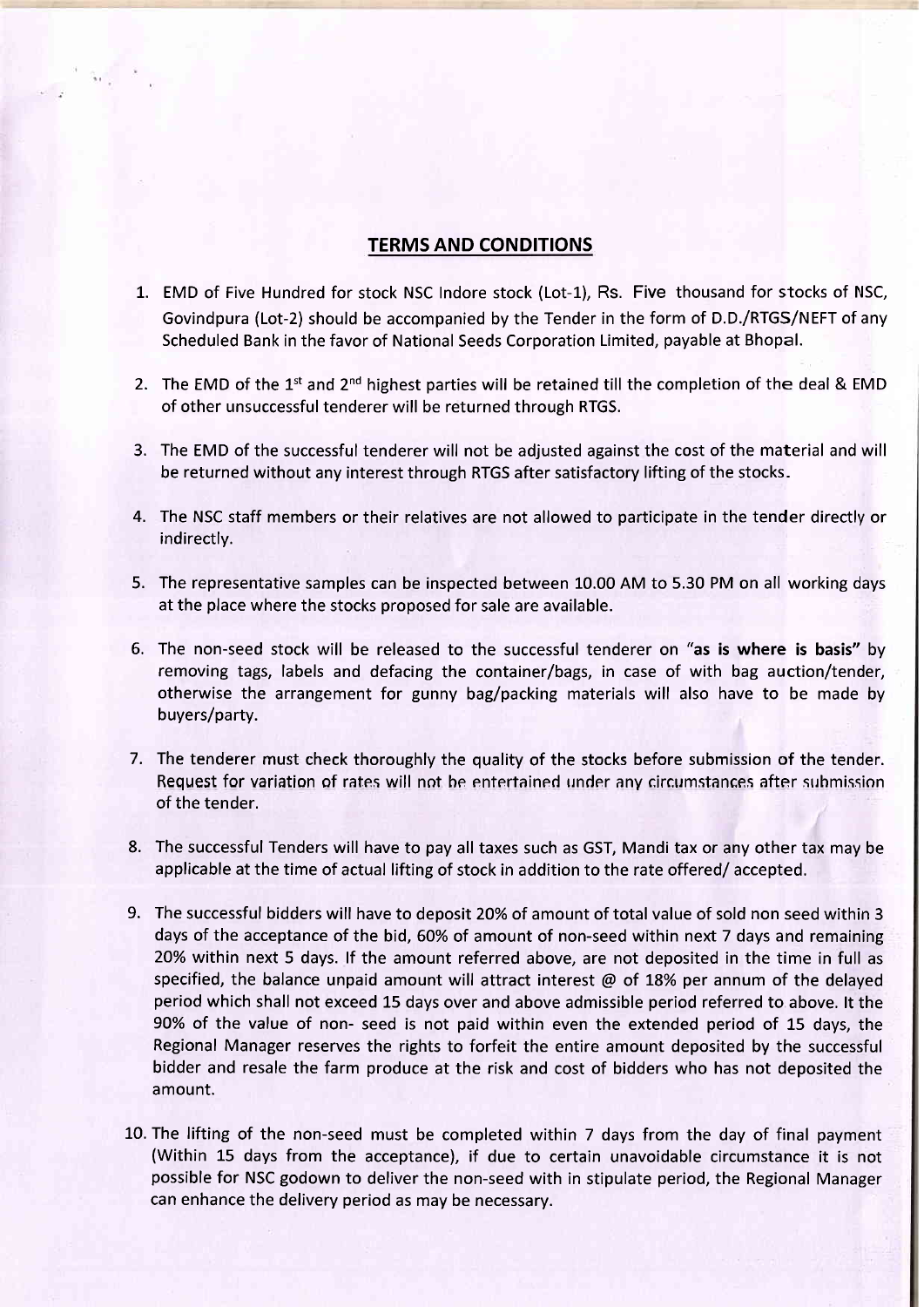- 11. The non -seed sold can be kept in the godown at the risk of the purchaser for a period of 15 days only in addition to the period as referred in clause 9 & 10 on panel godown rent  $\omega$  of Rs.0.50 per qtls., per day which will be charged extra. lf the non-seed is not lifted with in the said period the NSC reserve the right to resell the same at buyers risk and cost and entire loss due to variation in selling price will be recovered from the purchaser along with other incidental charges. In case any dispute arises between NSC and the other party due to any term or matter, both the parties will opt to resolve it through mutual understanding and discussion. In case, dispute remains even after discussions, then it shall be binding upon parties to resolve issue under the provisions of Arbitration & Conciliation Act,1996 as amended from time to time. Under this provision, the chairman-cum-Managing Director, National seeds corporation Limited with the concurrence of both the parties shall appoint sole Arbitrator to resolve the issue and both the parties will have to abide by the decision. The parties will bind to resolve this dispute through arbitration before going to court of law. The Arbitration shall be conducted at New Delhi and shall in English Language. The court of Delhi shall have the jurisdiction.
- 12. The tenders should submit their offers only after agreeing all the above terms and conditions. Conditional tenders will be rejected.
- 13. Further terms and conditions if any will be informed at the time of opening the tenders.
- 14.The Regional Manager reserves the right to accept or reject any or all the tenders without assigning any reason what so ever.
- 15. Quantity of Non seed mentioned in the tender notice may vary.
- 16. Attached Declaration Form also requires to be submitted.

**REGIUNAL MANAGER** 

Encl. :- As above.

The above terms and conditions are accepted by me

Signature & Seal of the Party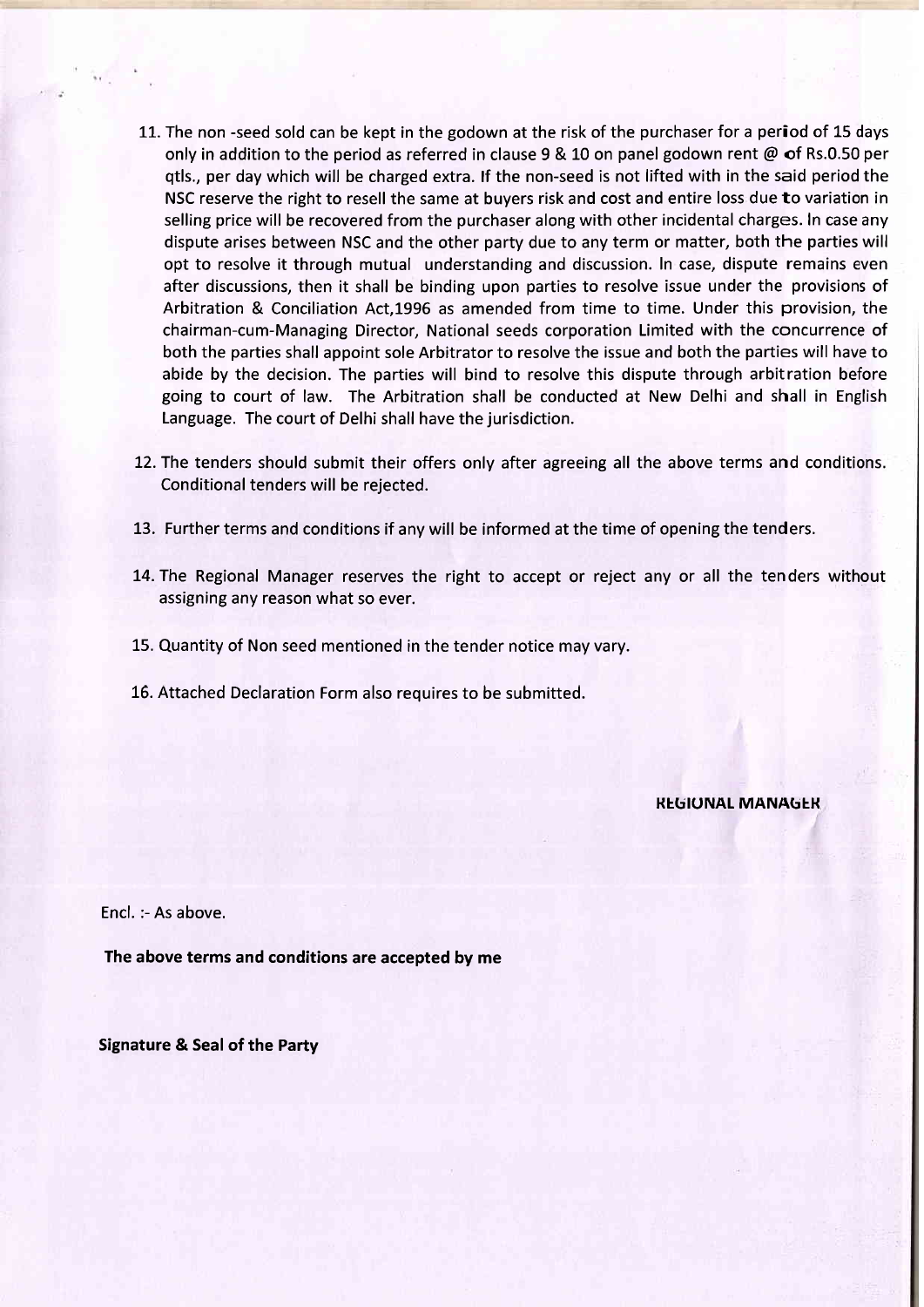(To be submitted along with the quotation)

## DECLARATION

l/We hereby declare that the Non - Seed as mentioned in the Tender Form will not be used for food, feed and agriculture purpose or any other livestock consumption. lt is also declare that Condemned / Non Seed Stock for which rates offered will not be utilize for seed purpose and I agree to all the terms & conditions of auction Cum-Tender signed by me.

> Signature **Signature** Name in Full Address **Address and Address and Address and Address and Address and Address and Address and Address and Address and Address and Address and Address and Address and Address and Address and Address and Address and Address a**

Mobile No. (With Rubber Stamp)

Dated:

 $\overline{\Omega_{\rm{c}}^2}$